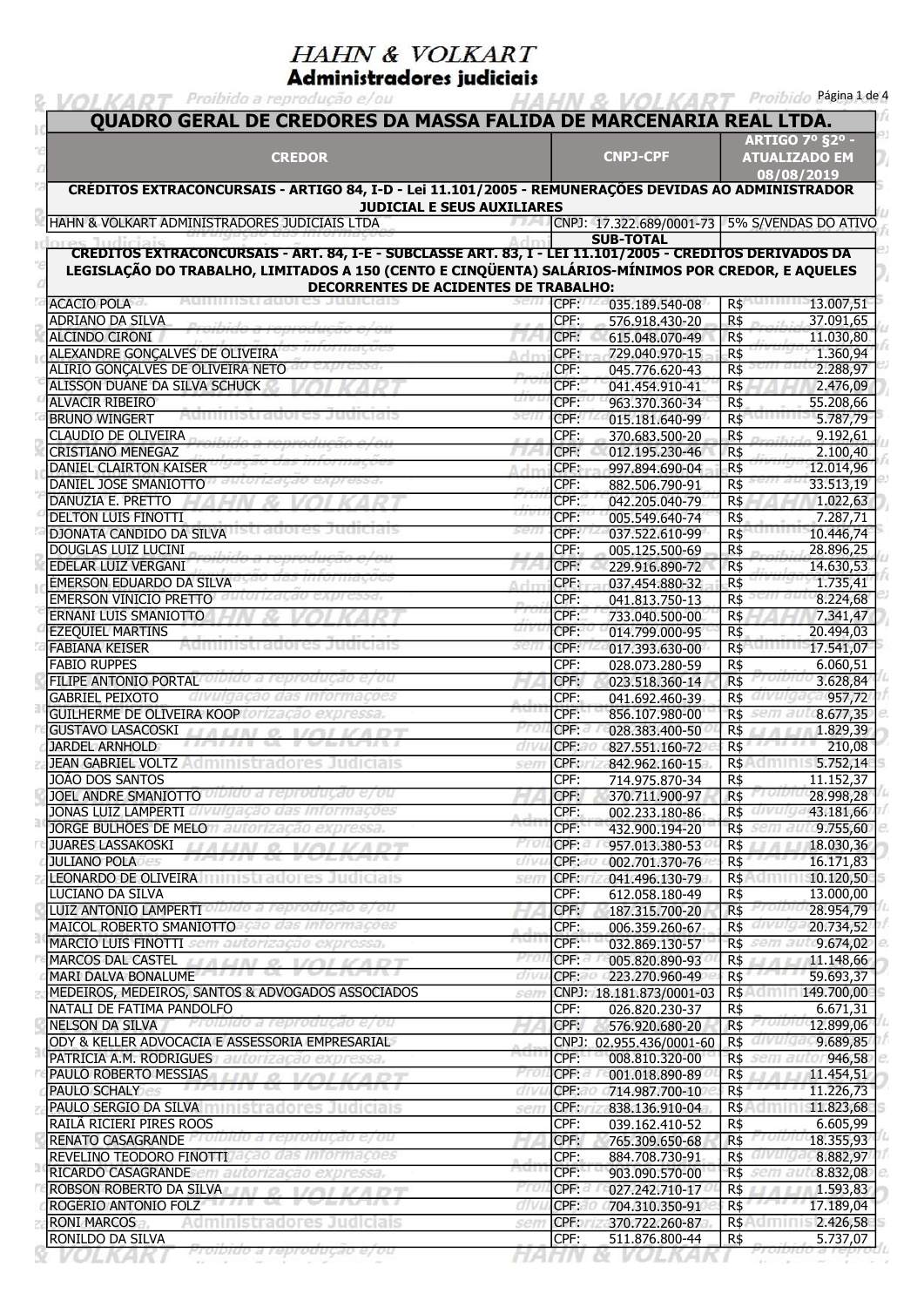Administradores judiciais

| <b>CREDOR</b>                                                                                                                                                                                                                                                              |         |      | QUADRO GERAL DE CREDORES DA MASSA FALIDA DE MARCENARIA REAL LTDA. |                |                                                              |
|----------------------------------------------------------------------------------------------------------------------------------------------------------------------------------------------------------------------------------------------------------------------------|---------|------|-------------------------------------------------------------------|----------------|--------------------------------------------------------------|
|                                                                                                                                                                                                                                                                            |         |      | <b>CNPJ-CPF</b>                                                   |                | <b>ARTIGO 7º §2º -</b><br><b>ATUALIZADO EM</b><br>08/08/2019 |
| SANDRO JOSE WASEM                                                                                                                                                                                                                                                          | sem     | CPF: | 670.571.950-87                                                    | $R\$           | 14.524,53                                                    |
| SEBASTIÃO DELATÉA                                                                                                                                                                                                                                                          | ar an   | CPF: | 040.135.660-44                                                    | R\$            | 2.548,82                                                     |
| SLP COMERCIO E REPRESENTAÇÕES LTDA                                                                                                                                                                                                                                         |         |      | CNPJ: 92.047.422/0001-30                                          | R\$            | 149.700,00                                                   |
| <b>VALDIR LUIZ KRAY</b>                                                                                                                                                                                                                                                    |         |      | CPF: 370.680.320-87                                               | R\$            | 4.358,47                                                     |
| VINICIUS DAL CASTEL <sup>SCIII</sup> autorização expressa.                                                                                                                                                                                                                 |         | CPF: | 833.214.200-82                                                    | $R\$           | 15.709,52                                                    |
|                                                                                                                                                                                                                                                                            |         |      | <b>SUB-TOTAL</b>                                                  | R <sub>5</sub> | 1.081.302,63                                                 |
| CRÉDITOS EXTRACONCURSAIS - ART.84, I-E - SUBCLASSE ART. 83, III, - LEI 11.101/2005 - CRÉDITOS TRIBUTÁRIOS,<br>INDEPENDENTEMENTE DA SUA NATUREZA E TEMPO DE CONSTITUIÇÃO, EXCETO OS CRÉDITOS EXTRACONCURSAIS E AS<br><b>MULTAS TRIBUTÁRIAS:</b><br>UNIÃO - FAZENDA NACIONAL |         |      | CNPJ: 00.394.460/0216-53 R\$ 7.823,43                             |                |                                                              |
|                                                                                                                                                                                                                                                                            |         |      | <b>SUB-TOTAL</b>                                                  | R <sub>5</sub> | 7.823,43                                                     |
| CRÉDITOS EXTRACONCURSAIS - ART. 84, I-E - SUBCLASSE ART. 83, VI "A" - LEI 11.101/2005 - CRÉDITOS<br>QUIROGRAFÁRIOS - AQUELES NÃO PREVISTOS NOS DEMAIS INCISOS DESTE ARTIGO                                                                                                 |         |      |                                                                   |                |                                                              |
| BELT CORREIAS ESPECIAIS LTDA<br>Indiciale                                                                                                                                                                                                                                  |         |      | CNPJ: 94.927.316/0001-77   R\$                                    |                | 145,00                                                       |
| BENEFICIAMENTO DE MADEIRAS KIRSCH LTDA                                                                                                                                                                                                                                     |         |      | CNPJ: 02.801.891/0001-00 R\$                                      |                | 5.425,20                                                     |
| <b>BRASIL TELECOM S/A</b> Proibido a reprodução e/ou                                                                                                                                                                                                                       |         |      | CNPJ: 76.535.764/0001-43 R\$ Projector a 194,64                   |                |                                                              |
| <b>BRUNO BENEDITTO DO NASCIMENTO Las informações</b>                                                                                                                                                                                                                       |         |      | CNPJ: 11.664.807/0001-45   R\$                                    |                | divulgac1.000,00                                             |
| BST TRANSPORTE LOGISTICA E SERVICO LTDA ME                                                                                                                                                                                                                                 | Aan     |      | CNPJ: 08.679.899/0001-22 R\$                                      |                | 4.298,92                                                     |
| CAMP ASSIST TECN LTDA<br>CBR BOM RETIRO ARMAZENS GERAIS LTDA                                                                                                                                                                                                               |         |      | CNPJ: 00.548.731/0001-76 R\$                                      |                | 506,46                                                       |
| CMA CGM DO BRASIL AGENCIA MARITIMA LTDA                                                                                                                                                                                                                                    | divu    |      | CNPJ: 02.015.015/0001-59 R\$                                      |                | 3.977,27<br>35,00                                            |
| COMERCIO DE MADEIRAS E TRANSPORTES TRES BARRAS                                                                                                                                                                                                                             | com     |      | CNPJ: 05.951.386/0008-07   R\$<br>CNPJ: 13.774.693/0001-11        | R\$            | 6.000,00                                                     |
| COMPANHIA RIOGRANDENSE DE SANEAMENTO                                                                                                                                                                                                                                       |         |      | CNPJ: 92.802.784/0001-90 R\$                                      |                | $= 173,57$                                                   |
| COUROCAL COMERCIO DE PAPELAO E SINTETICOS LTDA                                                                                                                                                                                                                             |         |      | CNPJ: 73.689.044/0001-44   R\$                                    |                | divulgac 3.920,00                                            |
| DCARROS CENTER COM DE ACESSORIOS E PNEUS LTDA                                                                                                                                                                                                                              | Adn     |      | CNPJ: 68.838.531/0001-91 R\$                                      |                | sem autori <sup>518,00</sup>                                 |
| FOCCO SISTEMAS DE GESTAO S.A                                                                                                                                                                                                                                               |         |      | CNPJ: 93.200.111/0001-22                                          | R\$            | 7.167,37                                                     |
| <b>GELSON MARCLO SCHERER</b>                                                                                                                                                                                                                                               |         |      | CNPJ: 08.655.093/0001-02 R\$                                      |                | 3.118,50                                                     |
| GIZ SOL INDUSTRIA E COMERCIO LTDA                                                                                                                                                                                                                                          |         |      | CNPJ: 01.795.666/0001-46 R\$                                      |                | 572,00                                                       |
| <b>GUSTAVO LUDWIG ME</b>                                                                                                                                                                                                                                                   |         |      | CNPJ: 19.248.593/0001-38   R\$                                    |                | 9.709,86                                                     |
| <b>JACSON EVERTON HOFFMESITER</b>                                                                                                                                                                                                                                          | 2.2.0   |      | CNPJ: 24.540.641/0001-05   R\$                                    |                | 216,00                                                       |
| LB BENEFICIAMENTO DE MADEIRAS LTDA                                                                                                                                                                                                                                         |         |      | CNPJ: 05.164.039/0001-68                                          | $R\$           | 5.977,30                                                     |
| MADEIREIRA E SERRARIA K.A LTDA                                                                                                                                                                                                                                             |         |      | CNPJ: 00.539.287/0001-22   R\$                                    |                | 45.000,00                                                    |
| MADETONET MADEIRAS TONET LTDA                                                                                                                                                                                                                                              |         |      | CNPJ: 72.478.563/0001-09 R\$                                      |                | 1.019,94                                                     |
| MRD FILTROS E LUBRIFICANTES LTDA                                                                                                                                                                                                                                           |         |      | CNPJ: 15.329.539/0001-66 R\$                                      |                | 815,85                                                       |
| RAUBER COM DE TODAS E MADEIRAS LTDA EPP                                                                                                                                                                                                                                    |         |      | CNPJ: 08.783.716/0001-14 R\$                                      |                | 5.069,70                                                     |
| RIO GRANDE ENERGIA S/A                                                                                                                                                                                                                                                     |         |      | CNPJ: 02.016.439/0001-38   R\$                                    |                | 77.163,56                                                    |
| SANDRO MARCELO WASEN                                                                                                                                                                                                                                                       |         |      | CNPJ: 05.353.549/0001-83   R\$                                    |                | 1.214,64                                                     |
| SANVITRON CONTROLE E AUTOMACAO LTDA                                                                                                                                                                                                                                        | U - A A |      | CNPJ: 01.624.853/0001-67   R\$                                    |                | 176,38                                                       |
| SIEBEN CONSULTORIA EM COMERCIO EXTERIOR LTDA<br>TCA INFORMATICA LTDA                                                                                                                                                                                                       |         |      | CNPJ: 05.339.229/0001-79   R\$                                    |                | 2.257,60                                                     |
| <b>VIVO</b>                                                                                                                                                                                                                                                                |         |      | CNPJ: 92.372.804/0001-30   R\$<br>CNPJ: 02.558.157/0001-62 R\$    |                | 429,85<br>1.486,77                                           |
| <b>VOLPATO &amp; CIA LTDA</b>                                                                                                                                                                                                                                              |         |      | CNPJ: 85.285.443/0001-29   R\$                                    |                | 8.050,00                                                     |
|                                                                                                                                                                                                                                                                            | 2011    |      | <b>SUB-TOTAL</b>                                                  | <b>R\$</b>     | 195.639,38                                                   |
| CREDITOS EXTRACONCURSAIS - ART. 84, I-E - SUBCLASSE ART. 83, VI "C" - LEI 11.101/2005 - CREDITOS<br>QUIROGRAFÁRIOS - OS SALDOS DOS CRÉDITOS DERIVADOS DA LEGISLAÇÃO DO TRABALHO QUE EXCEDEREM O LIMITE                                                                     |         |      |                                                                   |                |                                                              |
| DE 150 SALÁRIOS-MÍNIMOS:<br>MEDEIROS, MEDEIROS, SANTOS & ADVOGADOS ASSOCIADOS                                                                                                                                                                                              |         |      | CNPJ: 18.181.873/0001-03   R\$                                    |                | 9.158,80                                                     |
| SLP COMERCIO E REPRESENTAÇÕES LTDA                                                                                                                                                                                                                                         |         |      | CNPJ: 92.047.422/0001-30 R\$                                      |                | 28.628,07                                                    |
| <i>aas mormações</i>                                                                                                                                                                                                                                                       |         |      | <b>SUB-TOTAL</b>                                                  | <b>R\$</b>     | 37.786,87                                                    |
| Administradores Judiciais<br>tação expressa.                                                                                                                                                                                                                               | sem     |      | <b>TOTAL EXTRACONCURSA R\$</b>                                    |                | 1.322.552,31                                                 |

175 I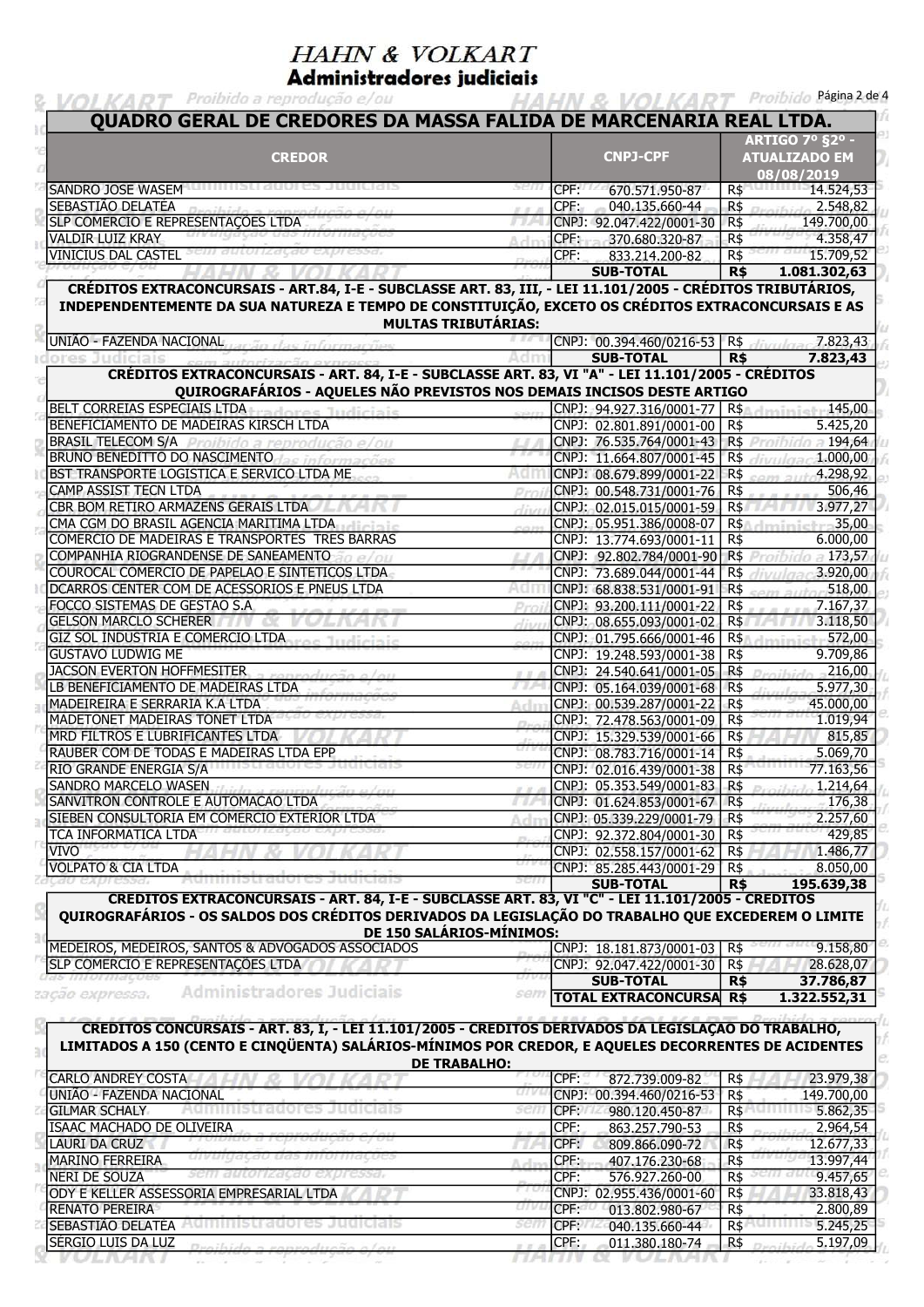Administradores judiciais **& VOI KART** Proibido a reprodução e/ou

| QUADRO GERAL DE CREDORES DA MASSA FALIDA DE MARCENARIA REAL LTDA.                                                                                                                                                                                                                     |             |      |                                                              |                                                |                                        |  |
|---------------------------------------------------------------------------------------------------------------------------------------------------------------------------------------------------------------------------------------------------------------------------------------|-------------|------|--------------------------------------------------------------|------------------------------------------------|----------------------------------------|--|
| <b>CREDOR</b>                                                                                                                                                                                                                                                                         |             |      | <b>CNPJ-CPF</b>                                              | <b>ARTIGO 7º §2º -</b><br><b>ATUALIZADO EM</b> |                                        |  |
| <b>VIVIANE DA SILVA</b>                                                                                                                                                                                                                                                               |             | CPF: | 019.171.780-00                                               | $R\$                                           | 08/08/2019<br>5.342,54                 |  |
|                                                                                                                                                                                                                                                                                       |             |      | <b>SUB-TOTAL</b>                                             | <b>R\$</b>                                     | 271.042,89                             |  |
| CRÉDITOS CONCURSAIS - ART. 83, II, - LEI 11.101/2005 - CRÉDITOS GRAVADOS COM DIREITO REAL DE GARANTIA ATÉ O<br><b>LIMITE DO BEM GRAVADO:</b>                                                                                                                                          |             |      |                                                              |                                                |                                        |  |
| BANCO BRADESCO S.A.                                                                                                                                                                                                                                                                   |             |      | CNPJ: 60.746.948/0002-01 R\$                                 |                                                | 471.305,25                             |  |
|                                                                                                                                                                                                                                                                                       | arvu        |      | <b>SUB-TOTAL</b>                                             | R <sub>5</sub>                                 | 471.305,25                             |  |
| CRÉDITOS CONCURSAIS - ART. 83, III, - LEI 11.101/2005 - CRÉDITOS TRIBUTÁRIOS, INDEPENDENTEMENTE DA SUA<br>NATUREZA E TEMPO DE CONSTITUIÇÃO, EXCETO OS CRÉDITOS EXTRACONCURSAIS E AS MULTAS TRIBUTÁRIAS:                                                                               |             |      |                                                              |                                                |                                        |  |
| UNIÃO - FAZENDA NACIONAL<br>orizacao                                                                                                                                                                                                                                                  |             |      | CNPJ: 00.394.460/0216-53   R\$<br><b>SUB-TOTAL</b>           | <b>R\$</b>                                     | 4.997.542,58                           |  |
| CRÉDITOS CONCURSAIS - ART. 83, VI "A", - LEI 11.101/2005 - CRÉDITOS QUIROGRAFÁRIOS - CRÉDITOS COM<br>PRIVILÉGIO ESPECIAL - AQUELES NÃO PREVISTOS NOS DEMAIS INCISOS DESTE ARTIGO:                                                                                                     |             |      |                                                              |                                                | 4.997.542,58                           |  |
| 2R IND COM MADEIRA LTDA                                                                                                                                                                                                                                                               |             |      | CNPJ: 30.940.976/0001-05                                     | R\$                                            | 76.625,74                              |  |
| A GOMES COMERCIO DE MADEIRA EPP                                                                                                                                                                                                                                                       |             |      | CNPJ: 08.802.115/0001-01                                     | R <sub>5</sub>                                 | 310.164,93                             |  |
| A M Z GESTÃO EMPRESARIAL                                                                                                                                                                                                                                                              |             |      | CNPJ: 05.507.889/0001-11                                     | $R\$                                           | 2.811,32                               |  |
| <b>ABRASIVOS DBT</b><br>ACADEMIA DE INFORMATICA LTDA                                                                                                                                                                                                                                  |             |      | CNPJ: 02.399.258/0001-38   R\$                               |                                                | 1.037,00                               |  |
| ALCA COMERCIO DE MAQUINAS LTDA                                                                                                                                                                                                                                                        |             |      | CNPJ: 10.611.825/0001-04<br>CNPJ: 03.133.078/0001-72         | $R\$<br>$R\$                                   | 3.572,46<br>165.167,48                 |  |
| ALECE INDUSTRIA E COMERCIO DE MADEIRAS LTDA                                                                                                                                                                                                                                           | sem         |      | CNPJ: 84.610.070/0001-51                                     | R\$                                            | 161.208,15                             |  |
| ALESSIO IND E COM DE MADEIRAS LTDA                                                                                                                                                                                                                                                    |             |      | CNPJ: 03.266.145/0001-27                                     | R\$                                            | 172.760,11                             |  |
| ARTENORTE IND E COM DE MADEIRAS                                                                                                                                                                                                                                                       |             |      | CNPJ: 03.339.139/0001-52                                     | $R\$                                           | 48.577,42                              |  |
| alvulgação das<br><b>ATIVOS SA</b>                                                                                                                                                                                                                                                    |             |      | CNPJ: 05.437.257/0001-29                                     | $R\$                                           | 45.711,14                              |  |
| B. KRICK IMP. EXP. MAQ. EQUIP. LTDA                                                                                                                                                                                                                                                   |             |      | CNPJ: 81.058.505/0001-09                                     | $R\$                                           | 572.949,02                             |  |
| <b>BANCO BRADESCO S.A.</b>                                                                                                                                                                                                                                                            |             |      | CNPJ: 60.746.948/0002-01                                     | $R\$                                           | 419.591,58                             |  |
| BANCO DO ESTADO DO RIO GRANDE DO SUL                                                                                                                                                                                                                                                  | arvu<br>sen |      | CNPJ: 92.702.067/0001-96                                     | $R\$                                           | 37.845,06<br>R\$ 5.766,52              |  |
| BFB SERVIÇOS CONTABEIS CORPORATIVOS S/S<br>BIGFER IND E COM DE FERRAGENS LTDA                                                                                                                                                                                                         |             |      | CNPJ: 13.424.763/0001-01<br>CNPJ: 92.534.593/0001-94         | $R\$                                           | 2.475,21                               |  |
| BIOMAX INDÚSTRIA DE MÁQUINAS LTDA TOdUÇão e/ou                                                                                                                                                                                                                                        |             |      | CNPJ: 89.997.175/0001-29 R\$                                 |                                                | Proibido a 821,64                      |  |
| C & Z EMBAL PLASTICAS EIRELI                                                                                                                                                                                                                                                          |             |      | CNPJ: 94.318.318/0001-69                                     | R\$                                            | 3.971,62                               |  |
| <b>CAIXA ECONOMICA FEDEREAL</b> utorização expressa                                                                                                                                                                                                                                   |             |      | CNPJ: 00.360.305/0001-04                                     | $R\$                                           | 1.152,12                               |  |
| CALBRAS EQUIPAMENTOS DE PROTEÇÃO LTDA                                                                                                                                                                                                                                                 |             |      | CNPJ: 12,030.223/0004-23                                     | $R\$                                           | 532,05                                 |  |
| CAMERINI MAQUINAS INDUSTRIAIS LTDA<br>-------                                                                                                                                                                                                                                         |             |      | CNPJ: 91.819.870/0001-42                                     | $R\$                                           | 74.504,27                              |  |
| CAMILA CONRADO DIAS<br>inistradores Judiciais<br><b>CELSO LUIZ NOVACH</b>                                                                                                                                                                                                             | C(11)       |      | CNPJ: 04.377.221/0001-34                                     | $R\$<br>$R\$                                   | 2.215,39<br>3.584,67                   |  |
| <b>CHESIQUIMICA LTDA</b> Proibido a reprodução e/ou                                                                                                                                                                                                                                   |             |      | CNPJ: 04.904.552/0001-85<br>CNPJ: 02.125.191/0001-43 R\$     |                                                |                                        |  |
| <b>CJ FOMENTO</b><br>divulgação das informações                                                                                                                                                                                                                                       |             |      | CNPJ: 26.208.267/0001-62 R\$ divide 36.370,69                |                                                |                                        |  |
| CLEITON LUIZ SCHNEIDER <sub>TI</sub> autorização expressa.                                                                                                                                                                                                                            | AQIII       |      | CPF: 504.914.900-20                                          |                                                | R\$ 20.424,29                          |  |
| CLINICA MEDICA TIMMEN LTDA                                                                                                                                                                                                                                                            | Proi        |      | CNPJ: 07.884.484/0001-28                                     | R\$                                            | 7.792,66                               |  |
| COMERCIO E TRANSPORTES JC OLIVEIRA                                                                                                                                                                                                                                                    | div         |      | CNPJ: 05.474.628/0001-42                                     |                                                | R\$ 129.788,94                         |  |
| COOP. DE CREDITO DE LIVRE ADMISSAO DE ASSOC ENCOSTA SUPERIOR DO NORDECNPJ: 95.213.211/0001-19                                                                                                                                                                                         |             |      |                                                              |                                                | R\$ 62.028,89                          |  |
| DARPAD ASSISTENCIA TECNICA LTDA                                                                                                                                                                                                                                                       |             |      | CNPJ: 03.080.565/0001-14                                     | R\$                                            | 3.179,30                               |  |
| DCARROS CENTER COM DE ACESSORIO E PNEUS LTDA<br>DERCI ALCÂNTARA<br>divulgação das informações                                                                                                                                                                                         |             |      | CNPJ: 68.838.531/0001-91<br>CPF: 179.207.120-00              |                                                | R\$ Promoto 4.821,78<br>R\$ 320.207,87 |  |
| DR3 COMÉRCIO E TRANSPORTES LTDA cão expressa.                                                                                                                                                                                                                                         | Aur         |      | CNPJ: 16.852.607/0001-30                                     | $R\$                                           | sem aut 5.370,02                       |  |
| E R WALTER-ME<br>UAUN C. VOLVADT                                                                                                                                                                                                                                                      | Pro         |      | CNPJ: 22.314.398/0001-73                                     | $R\$                                           | 2.055,10                               |  |
| E. CATANEO & CIA <b>TIME IN A REPORT OF A LIMITATION</b>                                                                                                                                                                                                                              | divu        |      | CNPJ: 85.286.623/0001-25                                     |                                                | R\$ 185.137,04                         |  |
| ECOVALOR CONSULTORIA E ASSESSORIA EM SUSTENTABILIDADE LTDA                                                                                                                                                                                                                            | com         |      | CNPJ: 17.658.842/0001-38 R\$6.857,06                         |                                                |                                        |  |
| EXAUSTEC TECNOLOGIA AMBIENTAL LTDA                                                                                                                                                                                                                                                    |             |      | CNPJ: 03.522.873/0001-52 R\$                                 |                                                | 26.034,00                              |  |
| EXTINTORES PAROBE COMERCIO DE COMERCIO DE EQUIPAMENTOS LTDA                                                                                                                                                                                                                           |             |      | CNPJ: 08.811.641/0001-38 R\$ 200000 1.496,23                 |                                                |                                        |  |
| <b>FASTENER COMERCIAL LTDA</b> gação das informações<br>FF INDUSTRIA E COMERCIO DE MADEIRAS LTDA                                                                                                                                                                                      | AGH         |      | CNPJ: 92.690.106/0001-82 R\$<br>CNPJ: 12.429.880/0001-03 R\$ |                                                | sem au117.327,17                       |  |
| FLOSUL INDUSTRIA E COMERCIO DE MADEIRAS                                                                                                                                                                                                                                               | Pro         |      | CNPJ: 92.961.119/0001-49                                     | $R\$                                           | 44.274,26                              |  |
| FOCCO SISTEMAS DE GESTÃO S.A                                                                                                                                                                                                                                                          | divi        |      | CNPJ: 93.200.111/0001-22                                     |                                                | R\$ 10.218,90                          |  |
| <b>GIZ SOL INDUSTRIA E COMERCIO LTDA TELES TRANSICIONS</b>                                                                                                                                                                                                                            | sem         |      | CNPJ: 01.795.666/0001-46 R\$ 914,08                          |                                                |                                        |  |
| <b>GUBLER E CIA LTDA</b>                                                                                                                                                                                                                                                              |             |      | CNPJ: 82.638.479/0001-50 R\$                                 |                                                | 6.645,48                               |  |
| GUSTAVO LUDWIG-ME Proibido a reprodução e/ou                                                                                                                                                                                                                                          |             |      | CNPJ: 19.248.593/0001-38 R\$                                 |                                                |                                        |  |
| HS ELETRODIESEL LTDA ivulgação das informações                                                                                                                                                                                                                                        |             |      | CNPJ: 08.980.051/0001-39 R\$ 0000002.398,31                  |                                                |                                        |  |
| <b>IDIOMAR MARTINS - MADE PINUS FIZACÃO EXPRESSA.</b>                                                                                                                                                                                                                                 | AQITI       |      | CNPJ: 11.447.116/0001-90 R\$ sem a 39.484,92                 |                                                |                                        |  |
| IND METALURGICA AMORA LTDA AND THE TABLE TO A THEFT<br>IND QUIMICA MASCIA LTDA AND THE RELEASED OF THE RELEASED OF THE RELEASED OF THE RELEASED OF THE RELEASED OF THE RELEASED OF THE RELEASED OF THE RELEASED OF THE RELEASED OF THE RELEASED OF THE RELEASED OF THE RELEASED OF TH | Pro<br>div  |      | CNPJ: 92.562.537/0001-63<br>CNPJ: 87.822.110/0001-17         | R\$                                            | 1.147,88<br>R\$ 1.638,25               |  |
| <b>IRINEU STELMACH MENER EINER EINER EINER ZU EINER EINER</b>                                                                                                                                                                                                                         | <b>SAIN</b> |      | CNPJ: $10.445.720/0001 - 14$ R\$ 1.084,11                    |                                                |                                        |  |
| IRMAOS PARABONI & CIA LTDA                                                                                                                                                                                                                                                            |             |      | CNPJ: 87.370.656/0001-84                                     | R\$                                            | 17.579,42                              |  |
|                                                                                                                                                                                                                                                                                       |             |      | CNPJ: 01.555.163/0001-01                                     |                                                | R\$ 2000100 3.519,70                   |  |